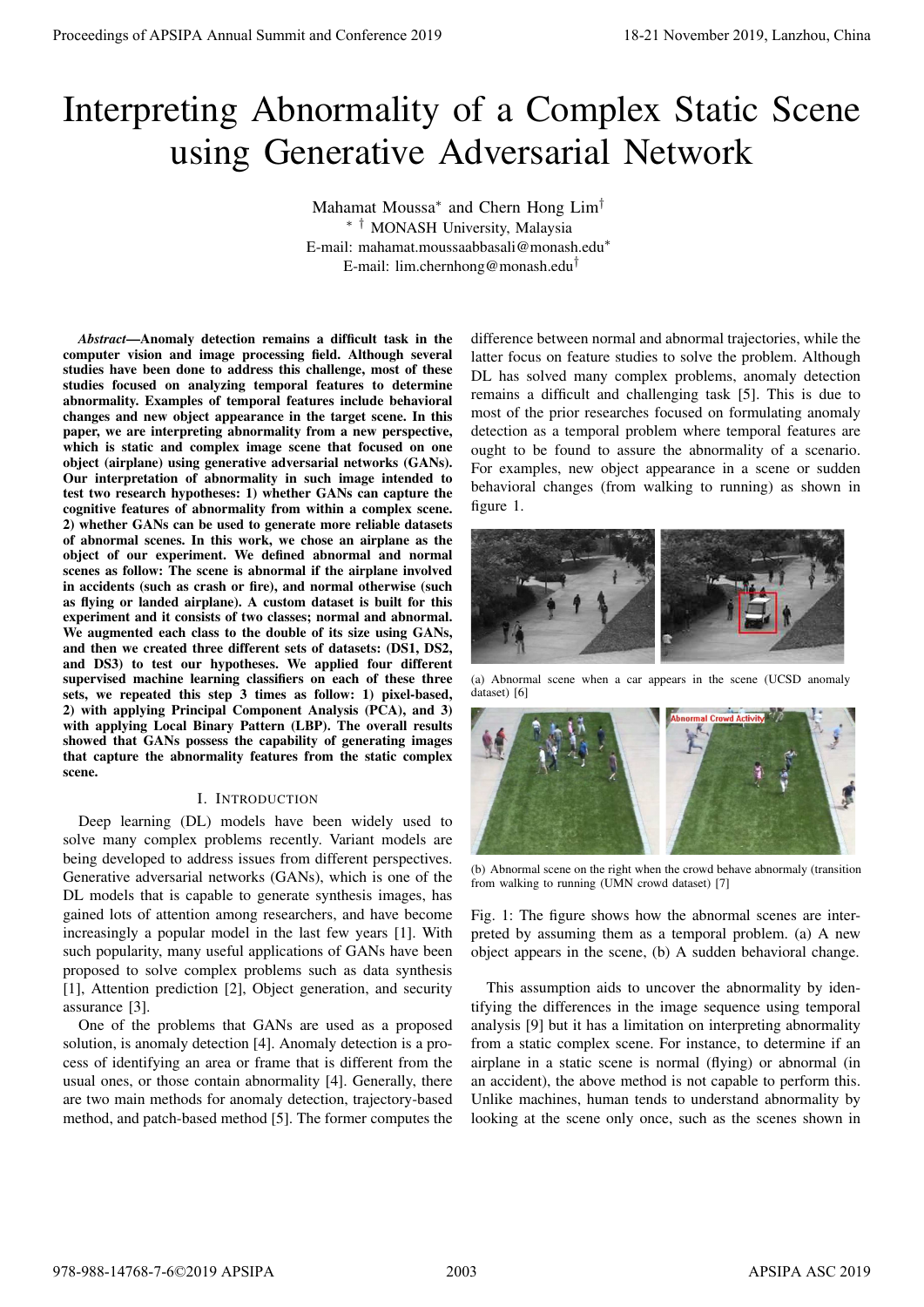

Fig. 2: Samples of abnormal scenes [8]



Fig. 3: samples of normal and abnormal scenes

figure 2. Machines are yet to have this capability. The main reason is that human analyzes an image at first glance by understanding the logic of the scene. This could be based on intuitive physics, cognitive knowledge [8] or common sense. A lacking of interpretability in such a way hinder the anomaly detection in a static complex scene.

In this paper, we interpret abnormality from the perspective of a static complex scene using generative adversarial networks (GANs) and other Machine Learning (ML) algorithms. The abnormal scenes we study consist of unusual events that are not likely to happen in our daily life. Our main goal is to test two hypotheses. First, to understand whether GANs can capture the cognitive features of abnormality when it generates synthesis images from complex abnormal scenes. Second, whether these synthesis images can be used as reliable datasets for determining abnormality, therefore, can be a solution for the lack of abnormal datasets availability, which can be used for future study in cognitive intelligence [8]. As a preliminary study, we selected an airplane to be our target object in this research. We defined abnormal and normal scenes as follow:

The scene is abnormal if the airplane involved in accidents (such as crash or fire), and normal otherwise (such as flying or landed airplane).

A custom dataset is built to carry out this experiment. It consists of two classes; "abnormal" and "normal" . Each class has a total of 1000 real-world images of airplane accidents (as abnormal), and flying or landed airplane (as normal). The size of each class is augmented using GANs to generate synthesis examples. We created three sets out of this datasets: DS1, DS2, and DS3, and applied four different ML classifiers on these three sets. Each classifier is tested three times (with different settings ) to interpret if GANs is capable to capture the cognitive features of abnormality in the classification tasks. Figure 3 shows some examples of the normal and abnormal images from our dataset.

The following sections of this paper are organized as follow: In section II we cover briefly some background studies related to anomaly detection. Section III explains our methodology of interpreting the abnormality of a complex static scene using GANs in details. The experiment results will be discussed in Section IV and finally a conclusion is made in Section V.

#### II. BACKGROUND

Several studies have been done to solve abnormality detection using different methods [10]. Recent studies used GANs as well as convolution neural network (CNN) to examine, develop methodology and solve abnormality detection.

For example, [11] argues that abnormality detection consider a difficult task due to two reasons. First, lack of datasets that contain enough examples of abnormality. Second, there is no single definition for abnormality, which means every case study may have a different definition of abnormality. In [11], they used GANs to solve abnormality detection in crowded areas. They introduce a new method by which GANs is trained to understand the internal structure of only normal scenes instead of abnormal ones. As a result, GANs would not be able to generate abnormal data. During the testing phase, the real-time data is compared with the data generated by GANs, which help in detecting abnormal areas [11].

Similarly, [12] uses CNN to solve the same problem by implementing a self-supervised framework and abnormal event detection network (AED-Net) to detect abnormal events. Reference [12] uses a surveillance image as input data and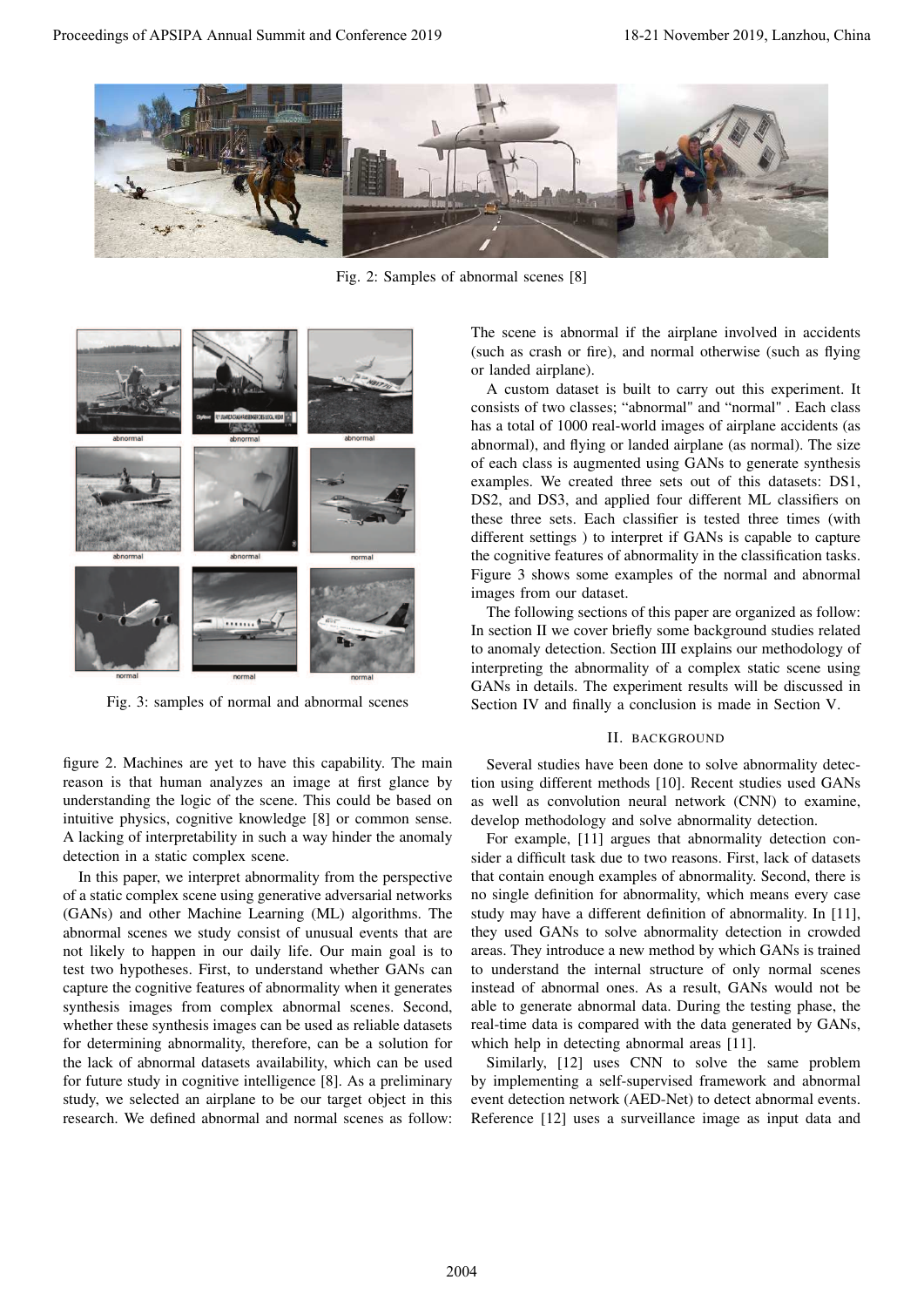

Fig. 4: The general framework of the experiments. We created three sets out of the entire dataset: DS1, DS2, and DS3. Each set is tested three times on four different ML classifiers.

extract high-level semantics using kernel principal component analysis to detect abnormality. According to their experiment, the result has proven that an improved performance is obtained over the original AED-Net [12]

Moreover, [10] asserts that anomaly detection is a challenging task because the characteristics of the anomaly are deeply connected to the scene. As a solution, [10] proposed objectoriented methodology to detect anomaly. The method simply took advantage of temporal as well as spatial data of the target object, by integrating anomaly tracking and object detection. [10] also addressed that missing semantic analysis could affect the process of anomaly detection in a negative way.

In addition to the above studies, [13] focused more on detecting mass abnormalities in digital images using Support Vector Machine (SVM) as a classifier. The study was done using 50 images that contain benign and malignant images. The features were segmented and extracted from these images by applying some techniques such as split and merge, and GLCM. The proposed technique and algorithm achieved high accuracy result, up to 94% [13]

Overall, these studies have shown good implementations of ML, DL, GANs, and CNN in solving anomaly detection problem. However, most of these studies followed a similar scheme which depends on temporal features to detect the abnormality. In contrast, our study mainly focused on static image, understanding abnormality of the same object instead of tracing abnormality across temporal features.

## III. METHODOLOGY

In this section, we explain the methodology of our experiments with more details about the datasets and GANs training process. Figure 4 summarizes the overall process of our framework.

#### *A. Dataset preparation*

A custom dataset is built for this research experiment from publicly available images under (reuse) usage rights. The dataset consists of two classes "abnormal" and "normal". An airplane was chosen to be the target object of this experiment. As mentioned earlier, the abnormal class contains 1000 images of airplanes that involve in accidents. The normal class contains the same number of images except that the airplanes are normal (i.e flying or landed). Figure 3 shows samples of each class. At this point, we have collected 2000 images which are divided equally into two classes as described above. We then generated more samples by using GANs to increase the number of images of each class to the double. As a result, a collection of 2000 original images (1000 normal + 1000 abnormal), and 2000 GANs generated images (1000 normal + 1000 abnormal) is available for this experiment.

Out of the collection of these 4000 images, we created three different sets of datasets: (DS1, DS2, and DS3). Each of which separated into training and testing sets to test our hypotheses. We split them based on 80% and 20% strategy. In details, DS1: is the original dataset, it consists of all original images for both training and testing sets. The classification results (anomaly detection) of this dataset is used as a baseline to evaluate the results obtained from DS2 and DS3. DS2: is a combined dataset that has both original and GANs images (1600 GANs generated + 1600 original) for the training set. The testing set contains only original images for both normal and abnormal scenes. DS3: is a mixed dataset which has (800 GANs generated + 800 original) images for the training. The testing set contains only original images. Figure 4 shows the overall framework of this research.

### *B. Data Pre-processing*

Since our dataset is built from publicly available images which come with different formats and sizes, data preprocess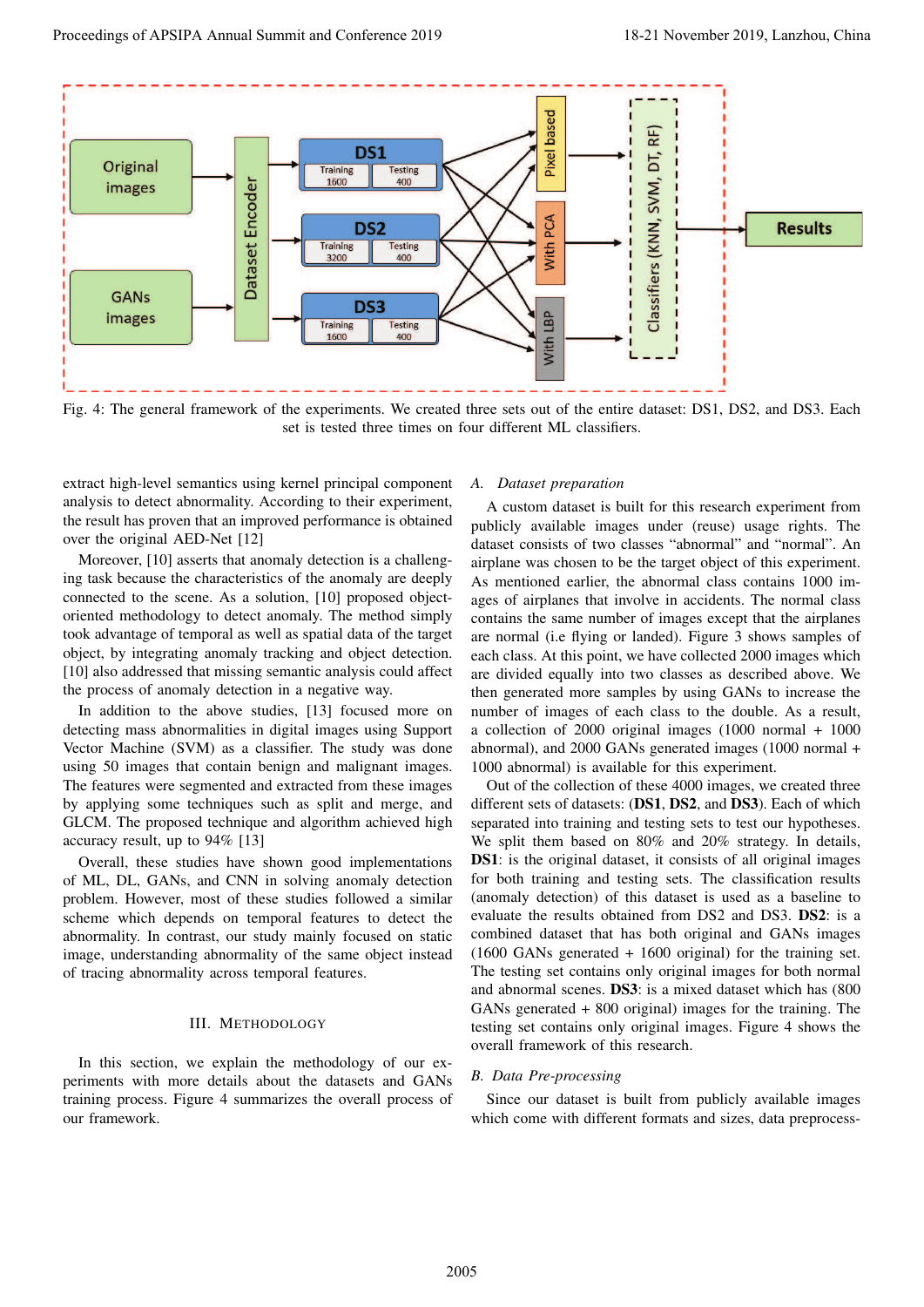ing is required to normalize the dataset for the later processes. We reshaped all images into 256\*256, and convert them into a grayscale image to ensure the efficient training and testing process.

#### *C. Testing Environment*

Training Deep Learning (DL) network such as GANs can be computationally expensive without a dedicated and stable machine for conducting the experiments. In this work, we use an Ubuntu OS with 16GB RAM and Nvidia GeForce GTX 1080 for our hardware. Python and TensorFlow are used as the main development environment tools.



Fig. 5: GANs generator learns to generate examples of our normal class starting from noise to a low quality synthesis image.



Fig. 6: GANs performance for different hyperparameters tuning based on the values described in table I.

#### *D. GANs Training*

In order to generate images of a complex scene, GANs tends to show less expected outcomes [5]. This is despite applying several improving techniques to stabilize our GANs to generate better results [10]. Figure 5 shows an example of how our GANs learns to generate samples of abnormal images from random noise during the training process.

Tuning GANs hyperparameters for our dataset yields different results every time a small change is made on one single hyperparameter value. Over the experiments, we learned that a small batch size and smaller learning rate,lr tends to give better results. Figure 6 shows examples of the loss of the generator,G and discriminator,D of different hyperparameters. Table I shows some of the corresponding parameter settings used for each graph in figure 6. Base on the empirical testing results with applying different settings, we selected lr=0.0002 for both G and D with batch size of 64 to generate our normal and abnormal scene using GANs as it yields the best result for us.

TABLE I: Examples of the different hyperparameters settings

| <b>Test ID</b> | $\bf{D}$ $\bf{lr}$ | <b>GAN</b> lr | <b>Batch Size</b> |
|----------------|--------------------|---------------|-------------------|
| ID1            | 0.0002             | 0.0002        | 64                |
| ID2            | 0.0002             | 0.0002        | 256               |
| ID3            | 0.0001             | 0.0002        | 64                |
| ID4            | 0.0003             | 0.0003        | 512               |

## *E. Interpretation of GANs generated images*

At this stage, we used the three sets of our datasets (DS1, DS2, and DS3) to interpret the outcome of the anomaly detection by applying four different classifiers: 1) K-nearestneighbor (KNN), 2) Support Vector Machine (SVM), 3) Decision Tree (DT), and 4) Random Forest (RF). Each classifier is repeated three times with three scenarios as follow: first, we used all the pixels of the input image without applying any feature transformation techniques. Second, we performed feature reduction by applying Principle Component Analysis (PCA) on the input image to capture the most significant features from the original and GANs generated images before the classification. Third, we applied Local Binary Pattern (LBP) on the input image to extract the significant texture before the classification.

This experiment intends to prove that, although generating a complex image using GANs can be a very difficult task and yield unclear results, the inner structure of the generated images still contains useful features that are distinguishable by the classifiers, hence can be used for anomaly detection.

TABLE II: Classification Results (pixel based)

| <b>Algorithm</b> | DS1  | DS <sub>2</sub> | DS3  |
|------------------|------|-----------------|------|
| <b>KNN</b>       | 0.67 | 0.71            | 0.70 |
| <b>SVM</b>       | 0.81 | 0.94            | 0.90 |
| DT               | 0.81 | 0.87            | 0.73 |
| RF               | 0.81 | 0.86            | 0.85 |

## IV. RESULTS AND DISCUSSION

After we have conducted the experiments using KNN, SVM, DT, and RF classifiers on the datasets with three different